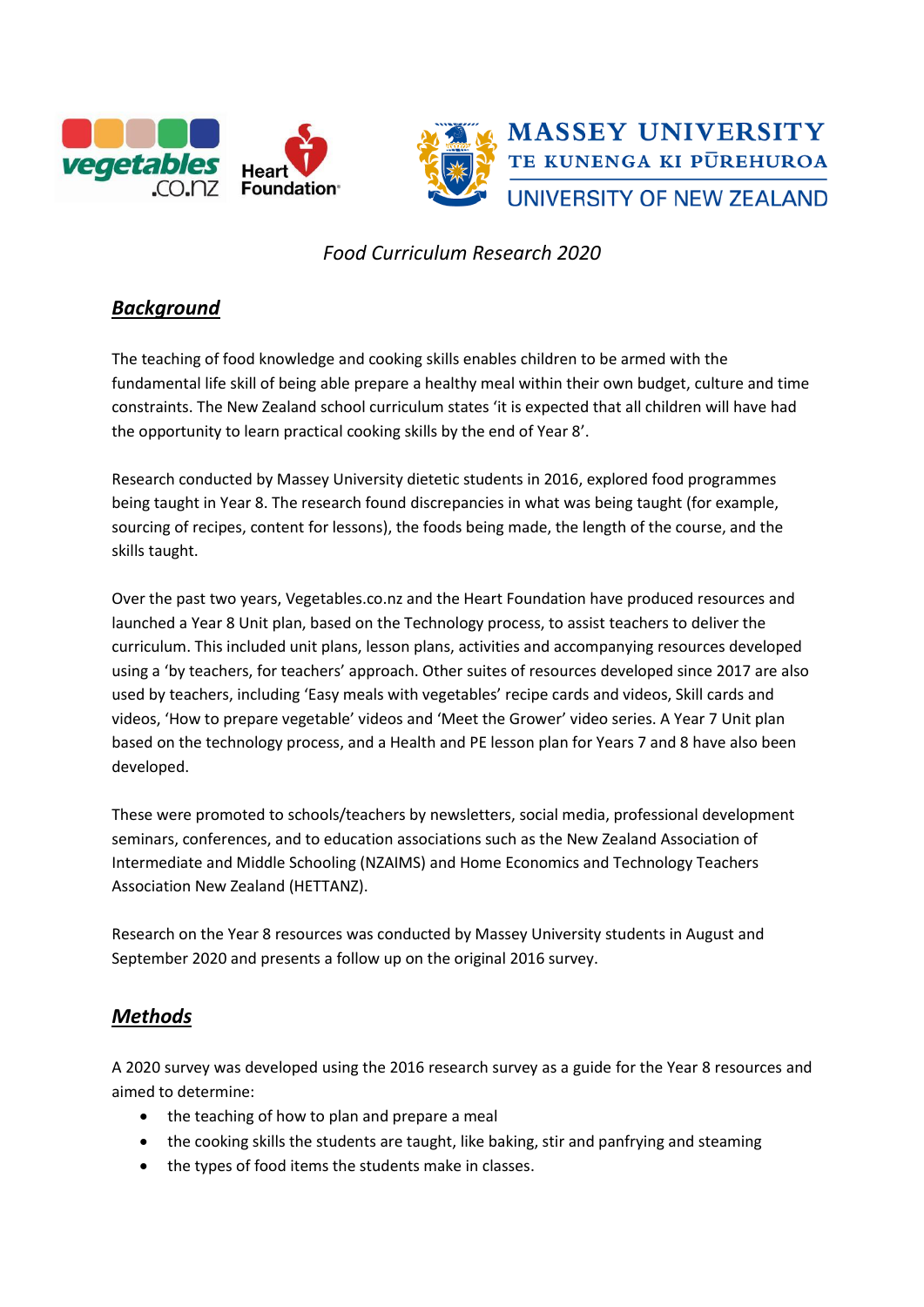Further questions were also added to investigate the use and appropriateness of the Year 8 resources, and to find gaps and opportunities to further support teachers. Online surveys were sent to 400 teachers across the country with responses collected over a five-week period. A total of 175 Food Technology/Nutrition teachers 165 schools participated in the research.



Additional dietetic and statistical expertise was used to categorise food items and cooking skills associated with recipes. For both 2016 and 2020 data sets, food items were categorised into six broad categories, then compared. Additionally, individual food items were compared between 2016 and 2020.

## *Results – Key findings*

The participating schools were from all regions within New Zealand and were evenly spread across deciles – high (6-10) decile ratings (46%) and low (1-5) decile ratings (52%). (2% no decile rating as they are Correspondence schools).

|                             | Decile group |             |           |       |
|-----------------------------|--------------|-------------|-----------|-------|
|                             | Decile 1-5   | Decile 6-10 | No Decile | Total |
| Number of<br>schools, n (%) | 86 (52%)     | 76 (46%)    | 3(2%)     | 165*  |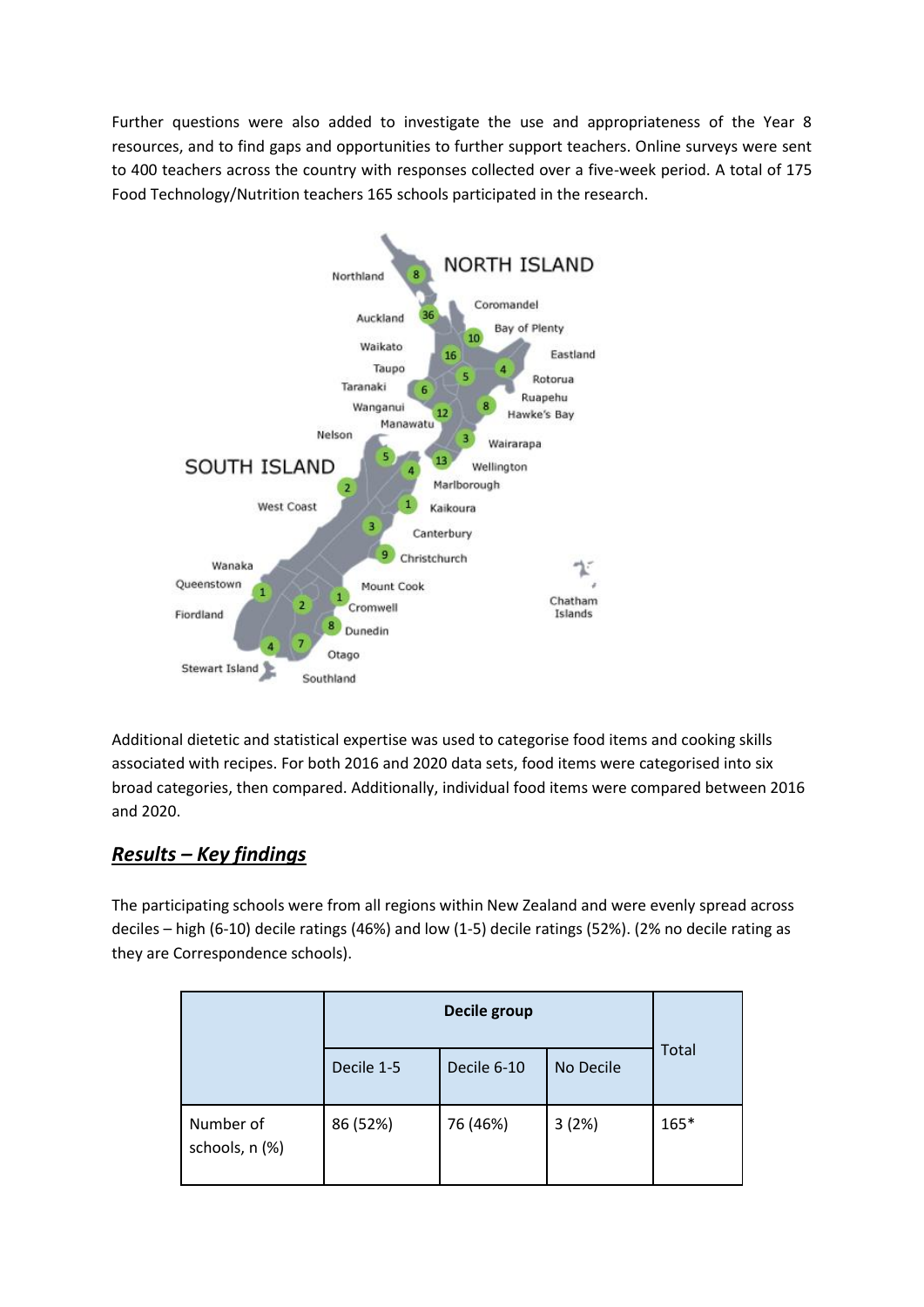Over 90 per cent of the teachers involved in the survey are giving students exposure to planning and preparing a meal.



#### **Main meals and savoury items make up 76 per cent of food items taught in schools**

The largest food category in 2020 was main meals and savoury items (76%). This category consisted of a range of foods such as pizza, macaroni cheese, stir fry vegetables, burgers, and savoury baking.

There was an increase in the percentage [7%] of main meals and savoury items being taught in 2020 compared with 2016, and a decrease in the number of desserts.

In 2020 compared with 2016, in terms of individual food items, teachers reported preparing more vegetable-inclusive dishes, including soup [increase 19%], sushi [increase 23%] and savoury egg and vegetable dishes, such as frittatas [increase 8%].



Teachers also reported preparing fewer food items such as biscuits [decrease 8%], cakes [decrease 6%] and scones [decrease 10%]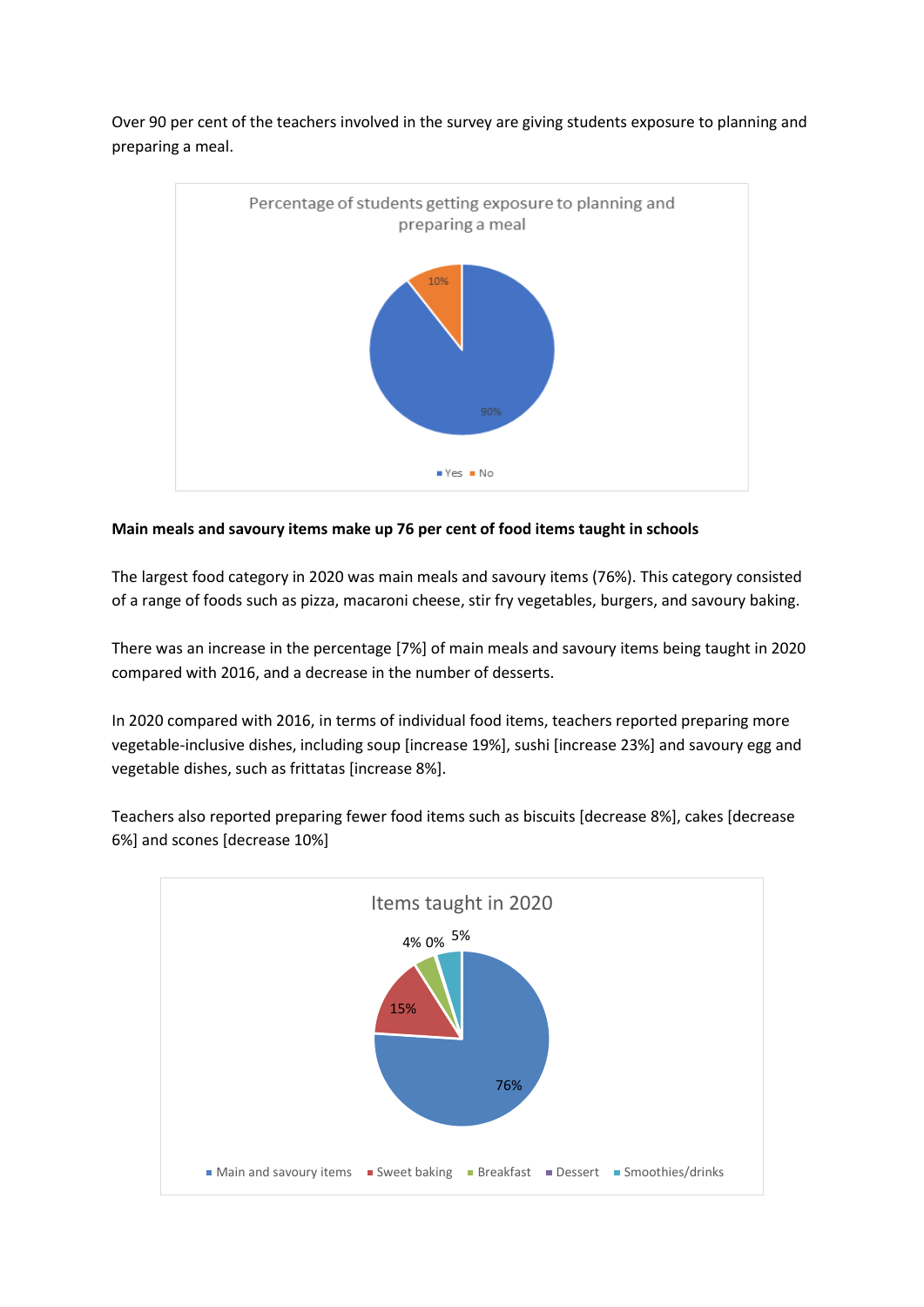#### **Increase in cooking skills associated with a main meal**

Teaching a wide variety of cooking skills in classrooms is vital for the development of lifelong healthy eating and cooking habits.

Recipes used by teachers in 2020 and 2016 were assessed for the types of cooking techniques used. In 2020 there was a notable increase in the teaching of skills associated with preparing a main meal. These included increases in the teaching of knife skills, baking/steaming, boiling and pan/stir frying compared with 2016.



While skills associated with baking continue to make up a proportion of what is taught in schools, it is important to remember some of the key food skills that this supports, such as accurately measuring, mixing, and the functional role of certain ingredients (like baking powder, baking soda).

#### **More teachers are considering nutrition and culture when it comes to selecting recipes.**

In 2020, more teachers are considering a range of factors when it comes to the selection of recipes they teach in the classroom, versus 2016.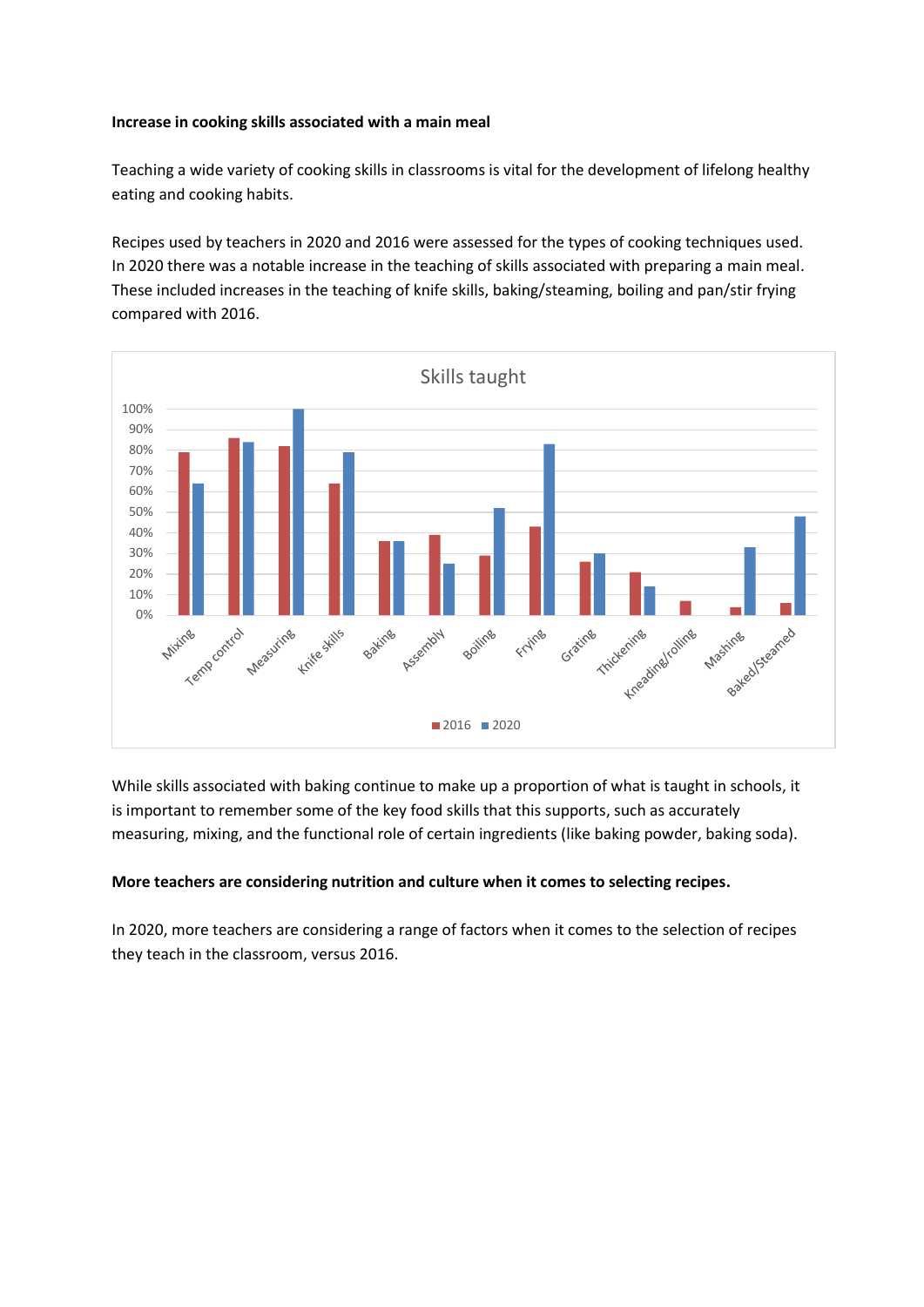

Cooking time and the cost of ingredients remain the top two factors considered by teachers when selecting recipes, however, nutrition and culture are two of the factors that have seen the biggest increases since 2016.

Facilities and equipment available for teachers to use are also key factors for teachers to bear in mind when choosing recipes, however, there are often limited opportunities to alter this compared with other factors.

#### **Heart Foundation/Vegetables.co.nz resources used by two thirds teachers in the survey**

The Year 8 Heart Foundation/Vegetables.co.nz food curriculum teaching resources are used by 65% of teachers involved in the 2020 research, with 69% of teachers from low decile schools and 62% of teachers from high decile schools using them in their classes.

The Food Technology Year 8 resources were used in Year 7 lessons by 79% of respondents, in Year 8 lessons by 86% respondents and in Year 9 by 29% of respondents.

The most popular recipe lesson used by teachers was 'Lesson 3 – Veg up macaroni cheese', with 64% of low decile teachers and 66% of high decile teachers using this recipe.

The most commonly used Heart Foundation/Vegetables.co.nz Year 8 resources were 'Eat most – vegetables and fruit' (65%), 'Eat your colours – poster', 'Sensory evaluation', and 'Seasonal vegetables – flyer'.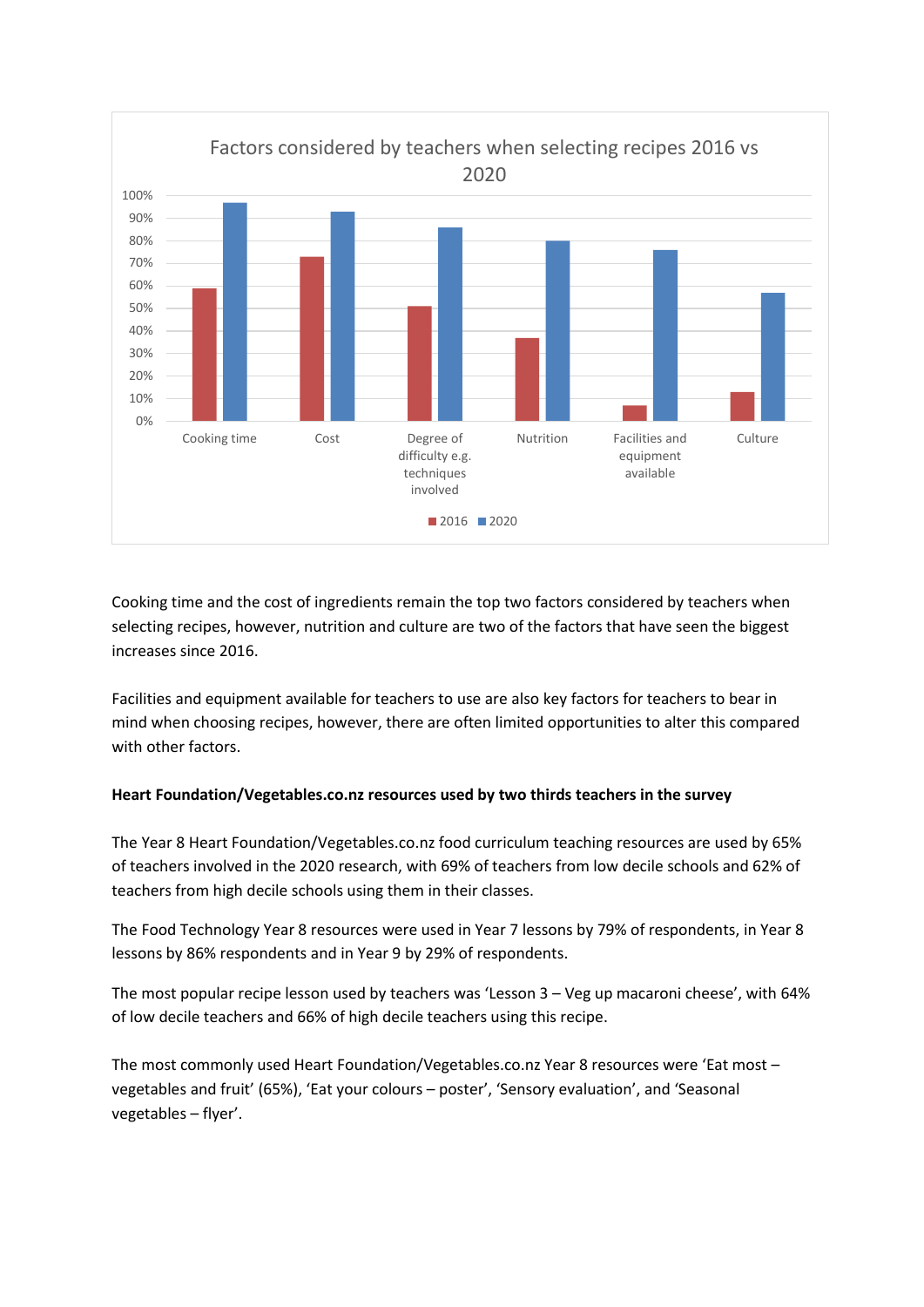

Teachers feedback indicates that many are using individual resources and lessons from the unit plan rather than all of them. This was the original intention of the programme so that teachers could use a pick and mix approach based on their needs.

The research also identified 42 per cent of teachers are using Vegetables.co.nz resources, compared to 26 per cent in 2016.

### *Opportunities*

#### **The following themes were identified by teachers as opportunities for further development.**

- Introduce more resources which are **digitally interactive** by adapting lesson plans, and incorporate more interactive worksheets, games, quizzes. [41% responders expected a shift towards online and digital learning].
- Introduce more recipes that cater to common **dietary needs**, including gluten-free, vegan, vegetarian, and plant-based recipes, while also including allergen-labelling on all recipes. [Wanted by 24% respondents].
- Further promote the **cultural recipes** currently available and create more dishes especially from Asian, Maori and Pacific cultures. [Wanted by 7% respondents].
- Develop activities which have a cost control/**affordability focus**, use low cost ingredients and focus on extending the recipe to feed more people. [Requested by lower decile schools].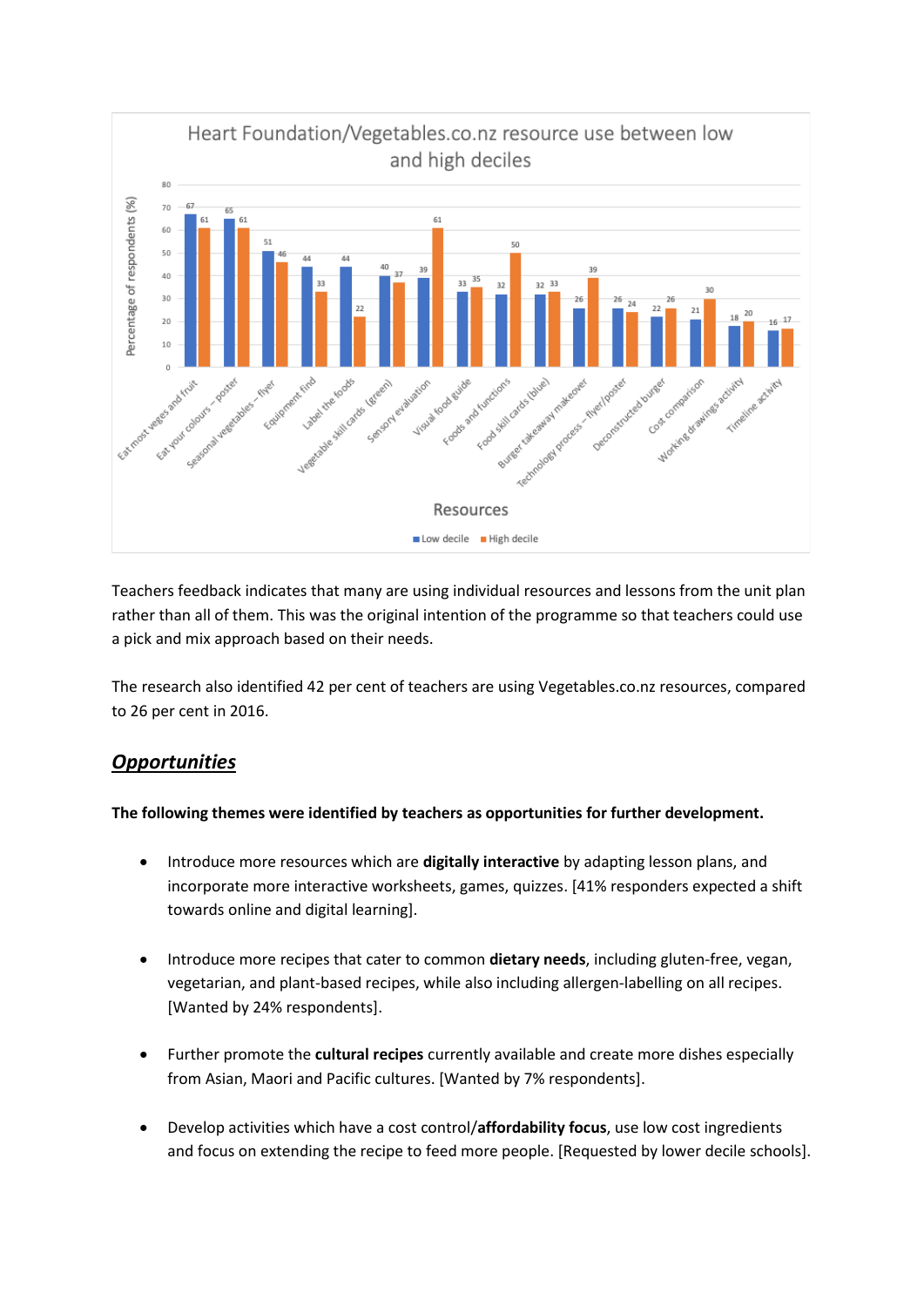- Develop more modern/contemporary recipes [20%], more basic cookery skills [13%], cost control recipes and provide more vegetable substitutions.
- Include how recipes can be adapted for different skill levels in the classroom.

## *Conclusion*

Overall, the research findings show that there have been positive changes in the cooking environment since the resources have been released. Over 90 per cent of the teachers involved in the survey are giving students exposure to planning and preparing a meal.

The highest number of food items taught are main meals and savoury items. Since 2016, there has been an increase in teaching healthier recipes and there have been reductions in sweet baked food items and desserts. These results indicate a solid platform for encouraging and supporting further change.

Compared to 2016, in 2020 more teachers consider a range of factors when selecting classroom recipes. Nutrition and culture are being considered more strongly by teachers in choosing recipes, highlighting an important ongoing role for supporting teachers in this area.

The research demonstrates that the resources created using a 'by teachers, for teachers' approach facilitated by Vegetables.co.nz and the Heart Foundation, are enabling teachers to align lessons to develop personal skills, health knowledge and life skills education. The resources are appropriate for both low and high decile schools.

Teachers identified a number of opportunities for the programme. Some of the resource opportunities have already been developed by Vegetables.co.nz and the Heart Foundation over the past year. It is important therefore, that the programme continues to partner with teachers, HETTANZ and NZAIMS, to promote these resources to schools and highlight where key supporting tools can be found.

### *Limitations*

A significant limitation for this research project was that part way through data collection, Auckland was placed into level three lockdown due to a Covid-19 resurgence in the community. This caused difficulties in following up schools which had not yet completed the surveys. It also meant delays in receiving completed responses from those who had not been followed up. There were no phone interviews carried out in 2020 as there had been in 2016.

The level 3 lockdown also created restrictions around researchers entering schools and observing the food technology classes in action, which then created limitations with the qualitative data that was unable to be obtained. Future research should aim to collect qualitative responses from